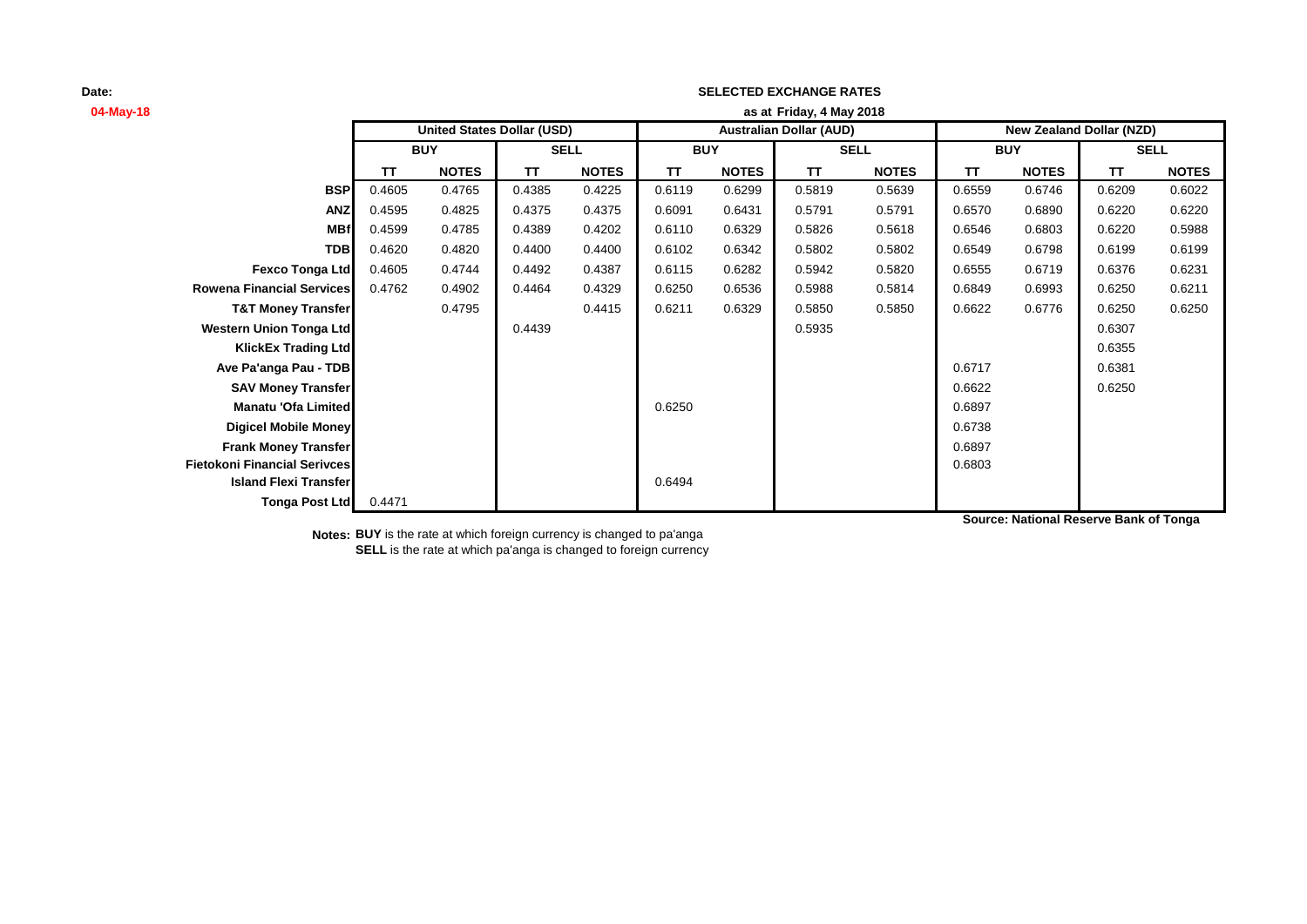### **SELECTED EXCHANGE RATES**

**Friday, 11 May 2018**

| 11-May-18                           | as at Friday, 11 May 2018         |              |             |              |                                |              |             |              |                                 |              |             |              |
|-------------------------------------|-----------------------------------|--------------|-------------|--------------|--------------------------------|--------------|-------------|--------------|---------------------------------|--------------|-------------|--------------|
|                                     | <b>United States Dollar (USD)</b> |              |             |              | <b>Australian Dollar (AUD)</b> |              |             |              | <b>New Zealand Dollar (NZD)</b> |              |             |              |
|                                     | <b>BUY</b>                        |              | <b>SELL</b> |              | <b>BUY</b>                     |              | <b>SELL</b> |              | <b>BUY</b>                      |              | <b>SELL</b> |              |
|                                     | <b>TT</b>                         | <b>NOTES</b> | <b>TT</b>   | <b>NOTES</b> | TΤ                             | <b>NOTES</b> | <b>TT</b>   | <b>NOTES</b> | TΤ                              | <b>NOTES</b> | TΤ          | <b>NOTES</b> |
| <b>BSP</b>                          | 0.4593                            | 0.4753       | 0.4373      | 0.4213       | 0.6099                         | 0.6279       | 0.5799      | 0.5619       | 0.6611                          | 0.6798       | 0.6261      | 0.6074       |
| <b>ANZ</b>                          | 0.4583                            | 0.4813       | 0.4363      | 0.4363       | 0.6072                         | 0.6412       | 0.5772      | 0.5772       | 0.6624                          | 0.6944       | 0.6274      | 0.6274       |
| <b>MBf</b>                          | 0.4587                            | 0.4785       | 0.4378      | 0.4184       | 0.6090                         | 0.6329       | 0.5806      | 0.5587       | 0.6598                          | 0.6849       | 0.6271      | 0.6061       |
| <b>TDB</b>                          | 0.4608                            | 0.4808       | 0.4388      | 0.4388       | 0.6084                         | 0.6324       | 0.5784      | 0.5784       | 0.6604                          | 0.6853       | 0.6254      | 0.6254       |
| Fexco Tonga Ltd                     | 0.4593                            | 0.4732       | 0.4480      | 0.4375       | 0.6100                         | 0.6261       | 0.5927      | 0.5800       | 0.6600                          | 0.6774       | 0.6432      | 0.6282       |
| <b>Rowena Financial Services</b>    | 0.4695                            | 0.4878       | 0.4464      | 0.4310       | 0.6329                         | 0.6494       | 0.5952      | 0.5780       | 0.6803                          | 0.7042       | 0.6369      | 0.6250       |
| <b>T&amp;T Money Transfer</b>       |                                   | 0.4783       |             | 0.4403       | 0.6211                         | 0.6309       | 0.5850      | 0.5850       | 0.6666                          | 0.6828       | 0.6300      | 0.6300       |
| <b>Jones Travel Ltd</b>             |                                   | 0.4991       |             | 0.4012       |                                | 0.6593       |             | 0.5351       |                                 | 0.7138       |             | 0.5785       |
| <b>Western Union Tonga Ltd</b>      |                                   |              | 0.4429      |              |                                |              | 0.5918      |              |                                 |              | 0.6371      |              |
| <b>KlickEx Trading Ltd</b>          |                                   |              |             |              |                                |              |             |              |                                 |              | 0.6410      |              |
| <b>SAV Money Transfer</b>           |                                   |              |             |              |                                |              |             |              | 0.6666                          |              | 0.6250      |              |
| Manatu 'Ofa Limited                 |                                   |              |             |              | 0.6250                         |              |             |              | 0.6897                          |              |             |              |
| <b>Frank Money Transfer</b>         |                                   |              |             |              |                                |              |             |              | 0.6897                          |              |             |              |
| <b>Fietokoni Financial Serivces</b> |                                   |              |             |              |                                |              |             |              | 0.6803                          |              |             |              |
| <b>Island Flexi Transfer</b>        |                                   |              |             |              | 0.6494                         |              |             |              |                                 |              |             |              |

**Notes: BUY** is the rate at which foreign currency is changed to pa'anga **SELL** is the rate at which pa'anga is changed to foreign currency **Source: National Reserve Bank of Tonga**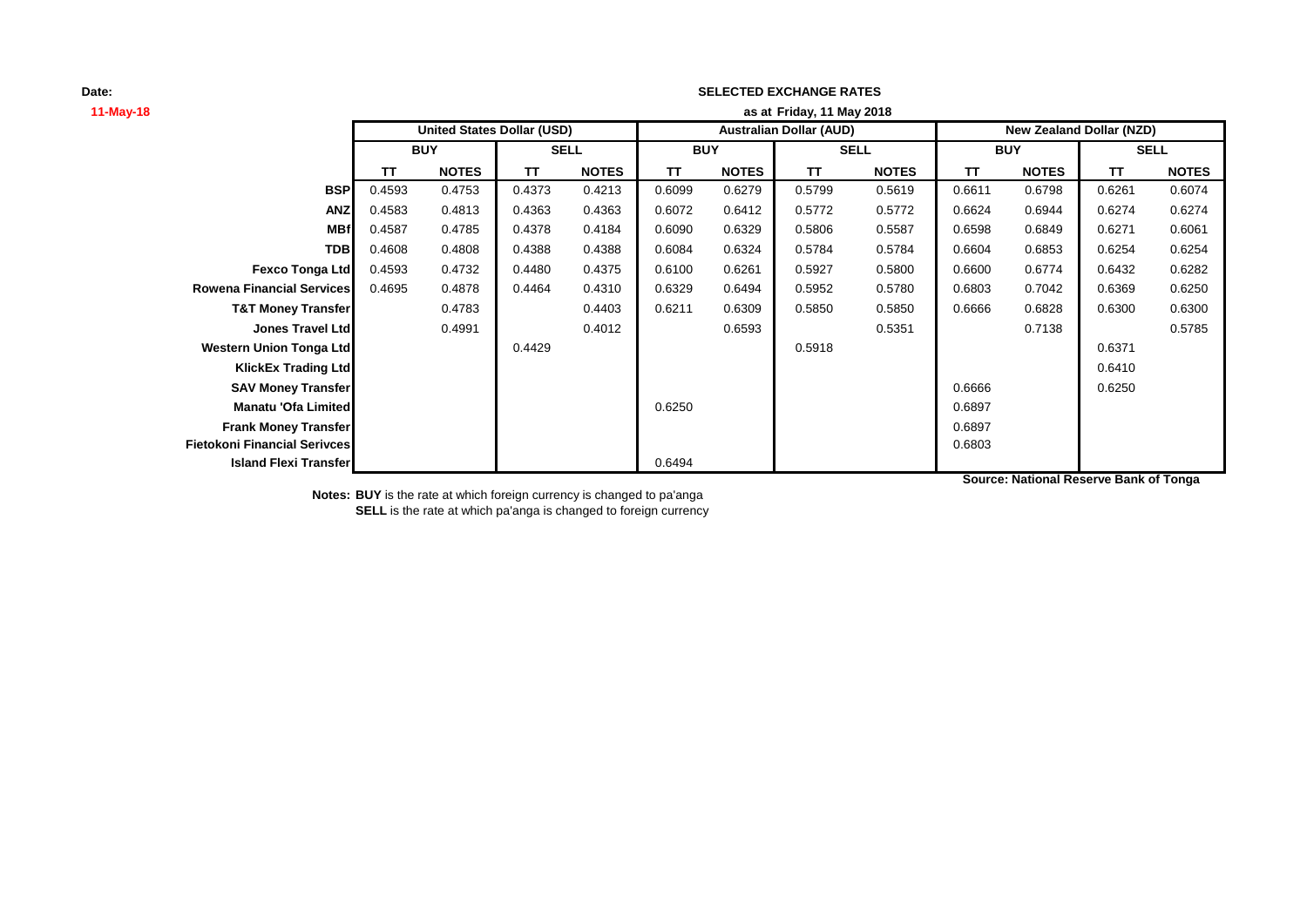## **SELECTED EXCHANGE RATES**

| 18-May-18                        |            |                                   |             | as at Friday, 18 May 2018 |                                |              |             |              |                                 |              |             |              |  |
|----------------------------------|------------|-----------------------------------|-------------|---------------------------|--------------------------------|--------------|-------------|--------------|---------------------------------|--------------|-------------|--------------|--|
|                                  |            | <b>United States Dollar (USD)</b> |             |                           | <b>Australian Dollar (AUD)</b> |              |             |              | <b>New Zealand Dollar (NZD)</b> |              |             |              |  |
|                                  | <b>BUY</b> |                                   | <b>SELL</b> |                           | <b>BUY</b>                     |              | <b>SELL</b> |              | <b>BUY</b>                      |              | <b>SELL</b> |              |  |
|                                  | TΤ         | <b>NOTES</b>                      | TT          | <b>NOTES</b>              | TΤ                             | <b>NOTES</b> | <b>TT</b>   | <b>NOTES</b> | TΤ                              | <b>NOTES</b> | TΤ          | <b>NOTES</b> |  |
| <b>BSP</b>                       | 0.4568     | 0.4728                            | 0.4348      | 0.4188                    | 0.6088                         | 0.6268       | 0.5788      | 0.5608       | 0.6660                          | 0.6847       | 0.6310      | 0.6123       |  |
| <b>ANZ</b>                       | 0.4558     | 0.4788                            | 0.4338      | 0.4338                    | 0.6059                         | 0.6399       | 0.5759      | 0.5759       | 0.6671                          | 0.6991       | 0.6321      | 0.6321       |  |
| <b>MBf</b>                       | 0.4562     | 0.4762                            | 0.4353      | 0.4167                    | 0.6079                         | 0.6289       | 0.5795      | 0.5587       | 0.6647                          | 0.6897       | 0.6320      | 0.6098       |  |
| <b>TDB</b>                       | 0.4583     | 0.4783                            | 0.4363      | 0.4363                    | 0.6072                         | 0.6312       | 0.5772      | 0.5772       | 0.6649                          | 0.6898       | 0.6299      | 0.6299       |  |
| <b>Fexco Tonga Ltd</b>           | 0.4568     | 0.4705                            | 0.4456      | 0.4351                    | 0.6087                         | 0.6250       | 0.5910      | 0.5790       | 0.6650                          | 0.6825       | 0.6475      | 0.6329       |  |
| <b>Rowena Financial Services</b> | 0.4695     | 0.4854                            | 0.4425      | 0.4292                    | 0.6329                         | 0.6494       | 0.5952      | 0.5780       | 0.6897                          | 0.7092       | 0.6494      | 0.6329       |  |
| <b>T&amp;T Money Transfer</b>    |            | 0.4758                            |             | 0.4348                    | 0.6211                         | 0.6298       | 0.5820      | 0.5820       | 0.6756                          | 0.6153       | 0.6330      | 0.6330       |  |
| <b>Jones Travel Ltd</b>          |            | 0.4964                            |             | 0.3989                    |                                | 0.6581       |             | 0.5341       |                                 | 0.7189       |             | 0.5831       |  |
| <b>Western Union Tonga Ltd</b>   |            |                                   | 0.4417      |                           |                                |              | 0.5914      |              |                                 |              | 0.6415      |              |  |
| <b>KlickEx Trading Ltdl</b>      |            |                                   |             |                           |                                |              |             |              |                                 |              | 0.6440      |              |  |
| Ave Pa'anga Pau - TDB            |            |                                   |             |                           |                                |              |             |              | 0.6778                          |              | 0.6473      |              |  |
| <b>SAV Money Transfer</b>        |            |                                   |             |                           |                                |              |             |              | 0.6711                          |              | 0.6329      |              |  |
| Manatu 'Ofa Limited              |            |                                   |             |                           | 0.6250                         |              |             |              | 0.6897                          |              |             |              |  |
| <b>Frank Money Transfer</b>      |            |                                   |             |                           |                                |              |             |              | 0.6897                          |              |             |              |  |
| <b>Island Flexi Transfer</b>     |            |                                   |             |                           | 0.6452                         |              |             |              |                                 |              |             |              |  |

**Source: National Reserve Bank of Tonga**

**Notes: BUY** is the rate at which foreign currency is changed to pa'anga **SELL** is the rate at which pa'anga is changed to foreign currency